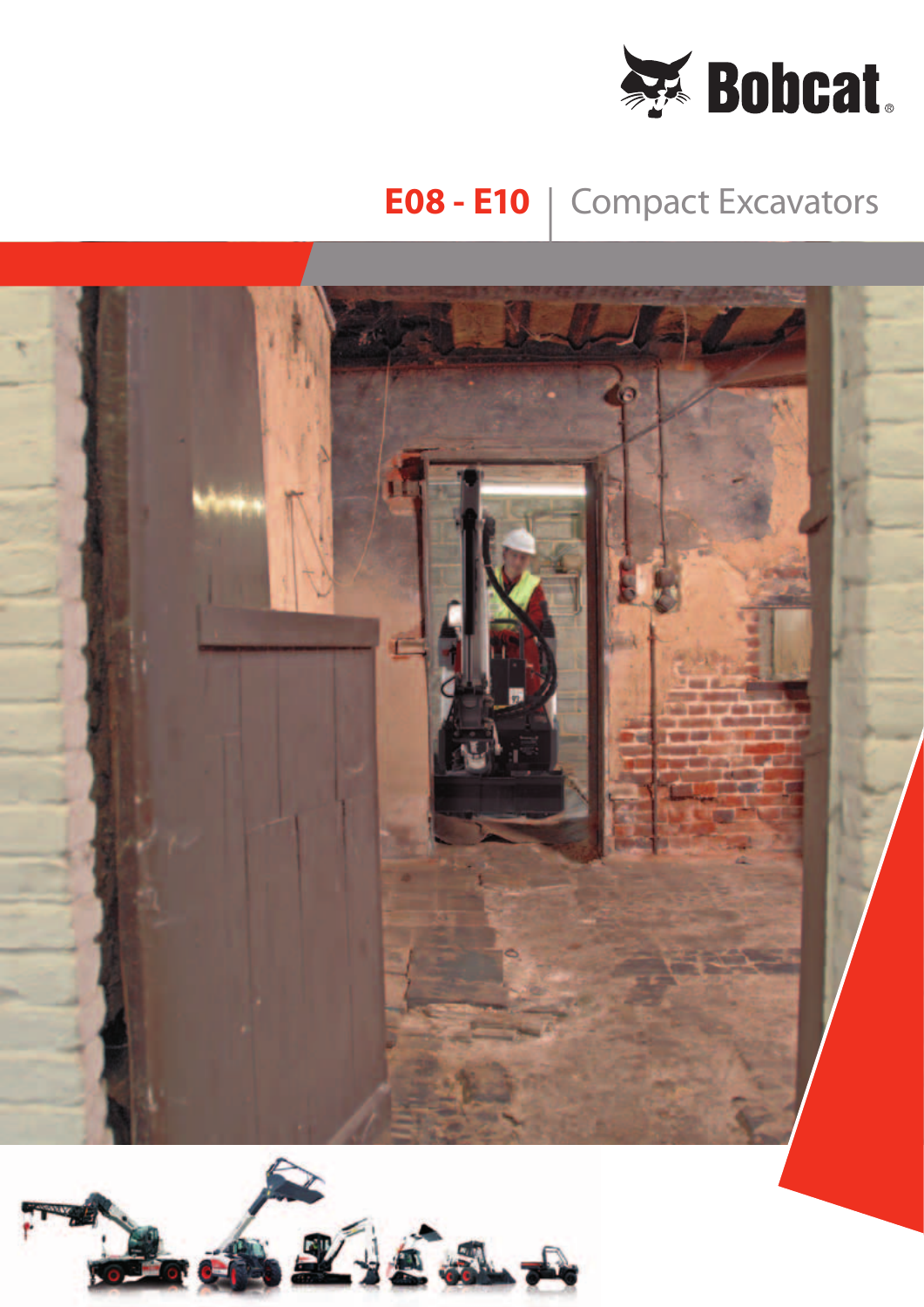# **E08 Micro-Excavator**

- • Retractable undercarriage and blade
- Foldable TOPS structure
- Built-in operator safety
- • Compact dimensions
- • Cylinder-over-the-boom design
- • Optional Demolition Kit for additional cooling
- • Easy access to daily maintenance points



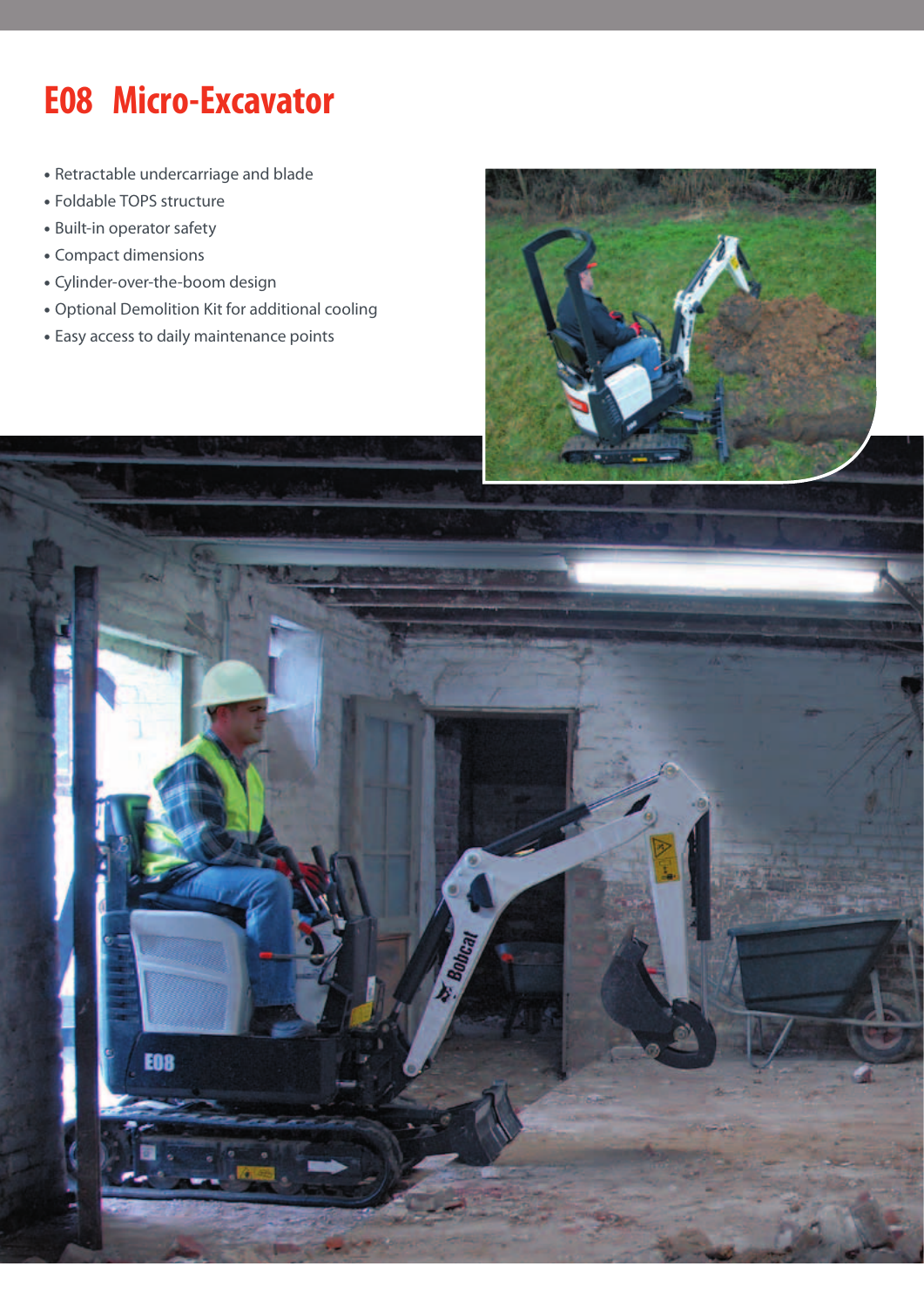## **Ideal for applications where larger machines cannot fit.**

### ■ **Powerful and productive**

These versatile micro-excavators pack a big punch, whether used for demolition or landscaping work. Thanks to short tail swing, they are less likely to get damaged while working, thus providing a longer service life and lower total cost of ownership.

For work with a breaker, the optional demolition kit for both the E08 and E10 provides additional cooling to allow the machines to keep working longer.

### ■ **Stable and compact**

The expandable undercarriage ensures unmatched stability for this size of machine, while retracting easily to allow the excavator to pass through narrow openings.

Combined with the integrated, foldable TOPS, it means that 710 mm wide, low-headroom openings are no barrier to these machines!

### ■ **Comfortable and convenient**

Low noise and vibration levels ensure excellent operator comfort along with reduced environmental impact. The adjustable joystick controls on the E10 take comfort to unequalled levels.





The E08 and E10 are both equipped with expandable undercarriage and blade as standard. There is no need to remove and reinstall the blade extensions.

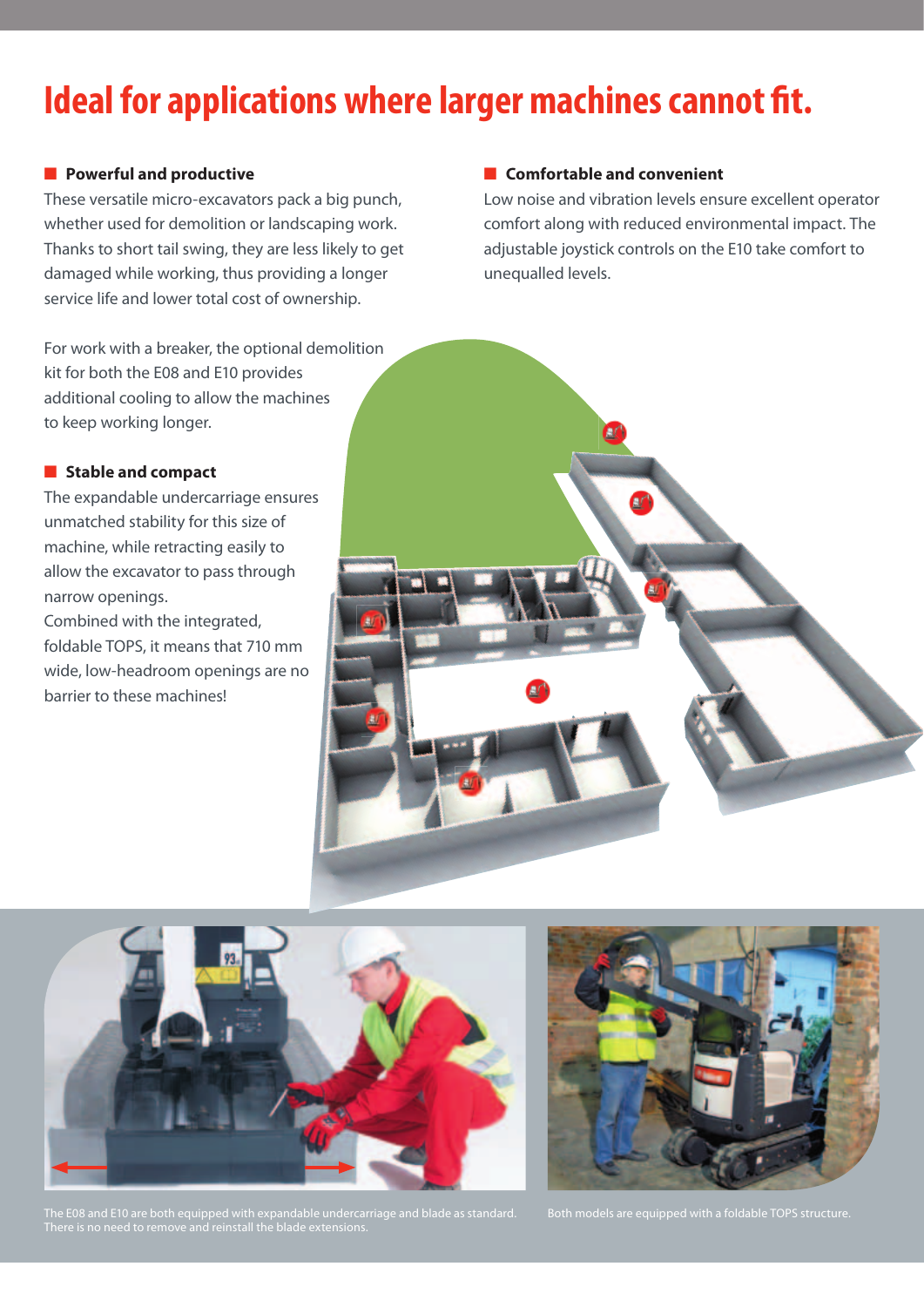# **E10 Micro-Excavator**

- Zero tail swing (ZTS) design
- Unique adjustable hydraulic joystick controls
- 2-speed operation
- Retractable undercarriage and blade
- Foldable TOPS structure
- Built-in operator safety
- Compact dimensions
- Cylinder-over-the-boom design
- Optional Demolition Kit for additional cooling
- Easy access to daily maintenance points

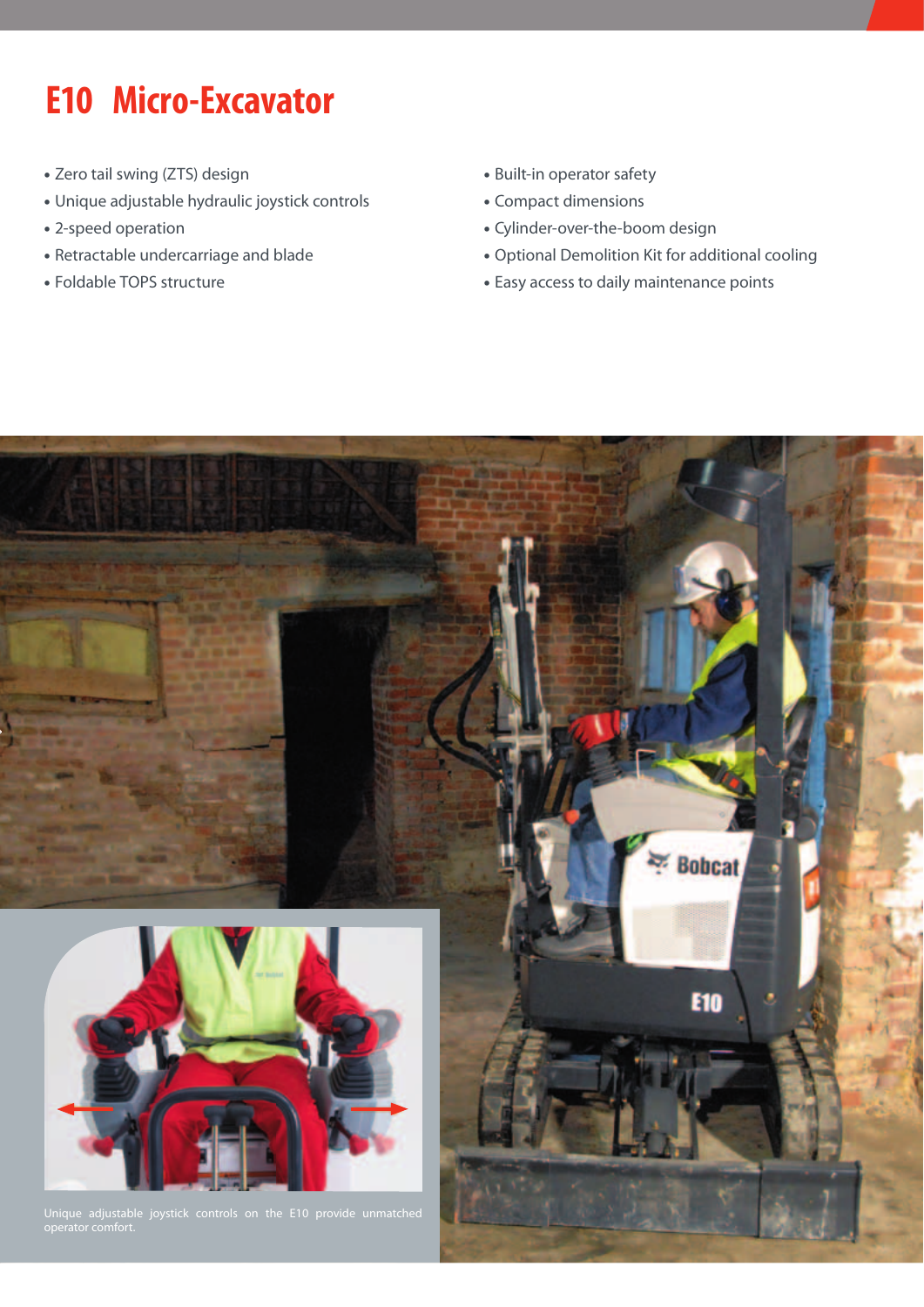### **Easy to transport**

As well as being able to pass through narrow, low-headroom openings, the Bobcat E08 and E10 micro-excavators are also easy to transport.